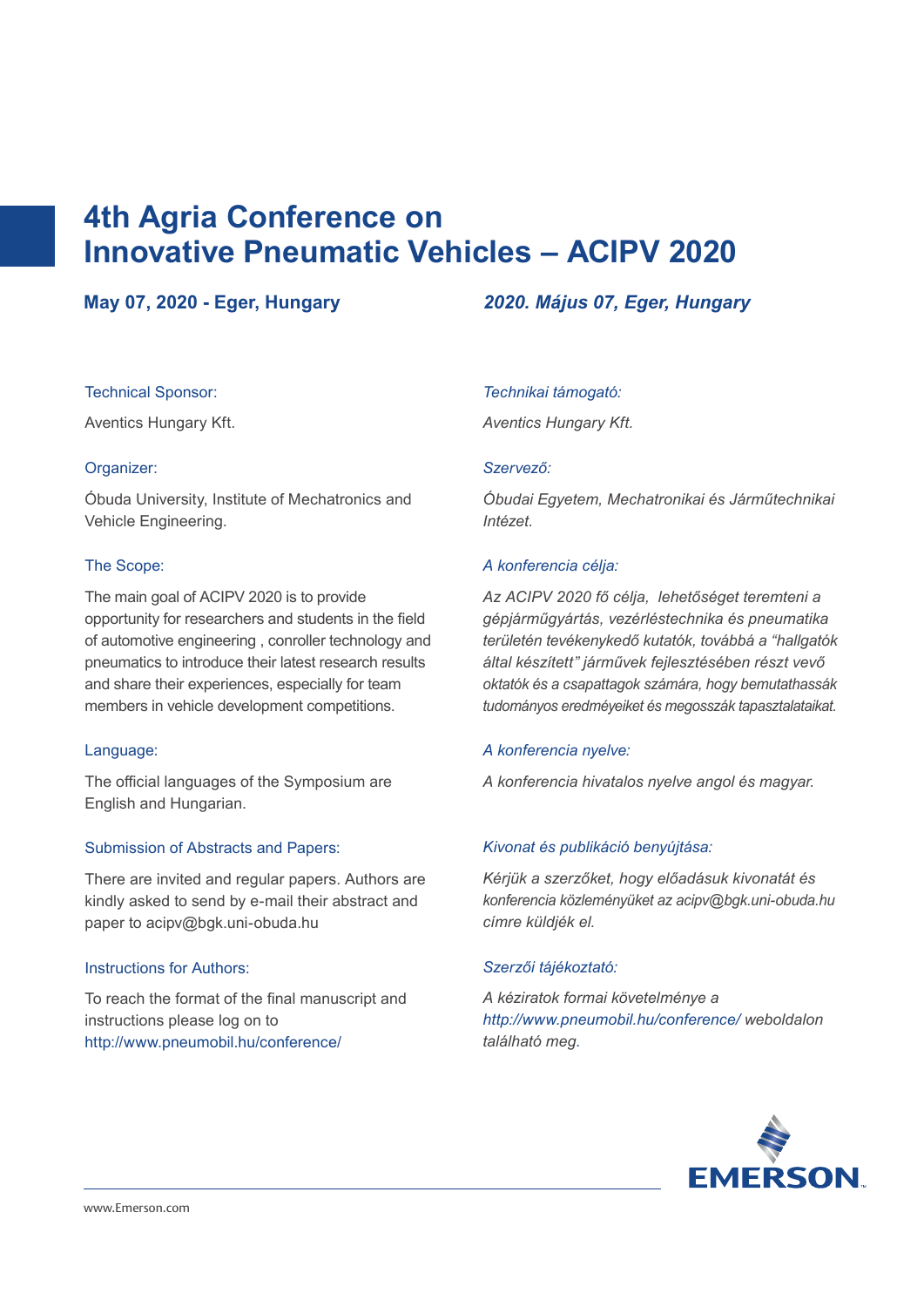## Author's Schedule – *Határidők*:

| Abstract submission – Kivonat benyújtása:                      | December 15, 2019 |
|----------------------------------------------------------------|-------------------|
| Notification - Döntés a kivonatokról:                          | January 08, 2020  |
| Full paper submission - A teljes kézirat leadása:              | March 08, 2020    |
| Notification - Lektori vélemények közlése:                     | April 05, 2020    |
| Final manuscript submission - A végleges publokáció benyújtása | April 20, 2020    |

#### Honorary Chairs – *Védnökök*:

László Palkovics, ITM

Levente Kovács, Óbuda University

István Gödri, Aventics Hungary Kft.

#### Founder Chair – *Alapító elnök*:

László Pokorádi, Óbuda University, Budapest

#### Scientific Program Committee – *Tudományos Programbizottság*:

- L. Ambroziak, Bialystok University of Technology
- J. Bihari University of Miskolc
- Zs. Farkas Budapest University of Technology and Economics
- L. Fechete, Technical University of Cluj-Napoca
- W. Fiebig, Wroclaw University of Science and Technology
- D. Fodor, University of Pannonia
- Z. Forgó, Sapientia Hungarian University of Transylvania
- L. Földi, Szent István Egyetem
- R. Jánoš, Technical University of Košice
- Gy. Juhász, University of Debrecen
- M. Madissoo, Estonian University of Life Sciences
- G. Kátai-Urbán, John von Neumann University
- P. Mazeika, Klaipeda University